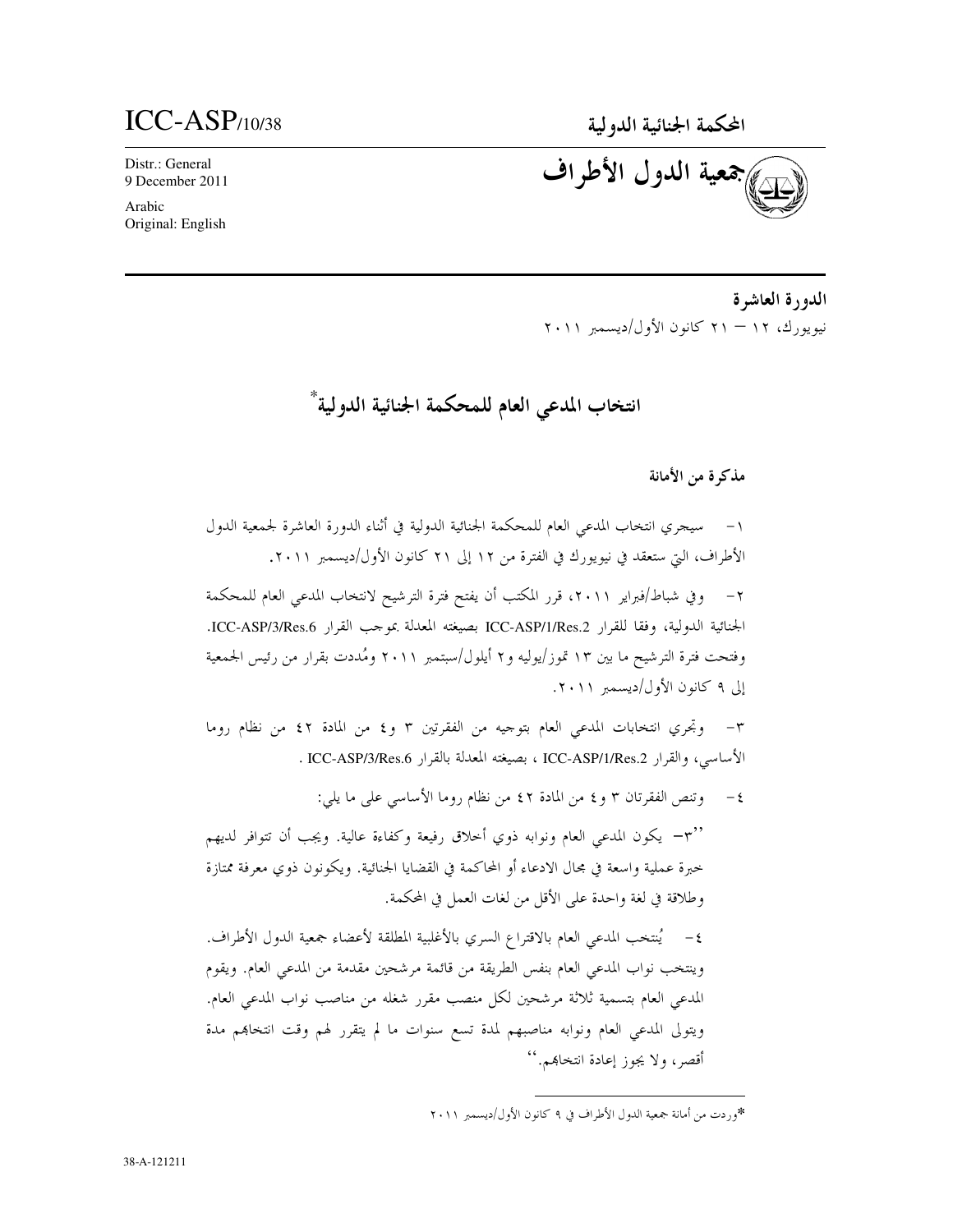وتنص الفقرات ٢٨–٣٥ من القرار ICC-ASP/3/Res.6 على ما يلي:  $-\circ$ ''دال– تر شيح المدعى العام ٢٨ - تنطبق إجراءات ترشيح القضاة، مع إجراء ما يلزم من تعديل، على ترشيح المدعى العام. ٢٩– يفضل أن تحوز الترشيحات لمنصب المدعى العام على دعم دول أطراف متعددة. ٣٠- يُرفق بكل ترشيح بيان يحدد بالتفصيل اللازم المعلومات التي تثبت وفاء المرشح بالمتطلبات المنصوص عليها في الفقرة ٣ من المادة ٤٢ من النظام الأساسي في المرشح. هاء– انتخاب المدعى العام ٣١– يحدد مكتب جمعية الدول الأطراف موعد الانتخاب. ٣٢- تُعد أمانة جمعية الدول الأطراف قائمة بالمرشحين وفقا للترتيب الأبجدي الإنكليزي. ٣٣– تُبذَّل كلَّ الجهود الممكنة لانتخاب المدعى العام بتوافق الآراء. ٣٤- في حال عدم حصول توافق في الآراء، يُنتخب المدعى العام، بموحب الفقرة ٤ من المادة ٤٢ من النظام الأساسي، بالاقتراع السري بالأغلبية المطلقة لأعضاء جمعية الدول الأطراف. ٣٥– من أحل إتمام الانتخاب بالسرعة اللازمة، إذا لم يحصل أي مرشح على الأغلبية اللازمة بعد ثلاث دورات اقتراع، تُعلَّق عملية الاقتراع لإتاحة الفرصة لسحب أي ترشيح. وقبل تعليق الاقتراع، يُعلن رئيس جمعية الدول الأطراف موعد استئناف الاقتراع. وعند استئناف الاقتراع، وإذا لم يحصل أي مرشح على الأغلبية اللازمة في الجولة الأولى للاقتراع، تجري حولات أخرى تقتصر على المرشحين اللذين أحرزا على أكبر عددين من الأصوات.''

٦– واتفق المكتب على أن تكتمل عملية الترشيح بأعمال لجنة البحث لملء منصب المدعى العام للمحكمة الجنائية الدولية، التي أنشأها المكتب في الدورة التاسعة لجمعية الدول الأطراف. ووفقا لصلاحيات اللحنة، تُكلف لجنة البحث بتيسير ''ترشيح المدعى العام المقبل وانتخابه، بتوافق الآراء'' (') وتلقت لجنة البحث أو وقفت بخلاف ذلك على إعراب عن الاهتمام أو توصيات للنظر فيها  $-\gamma$ من ٥١ فردا.

٨– ومن ٥١ اسما على قائمة المرشحين، أجرت لجنة البحث مقابلات مع ثمانية مرشحين وبمدف تعيين مرشح بتوافق الآراء عبر عملية مشاورات غير رسمية، قدمت إلى المكتب قائمة قصيرة بالمرشحين الأربعة التالية أسماؤهم:

> – السيدة فاتو ب. بنسودا (غامبيا – السيد أندرو ت. كايلي (المملكة المتحدة لبريطانيا العظمى وآيرلندا الشمالية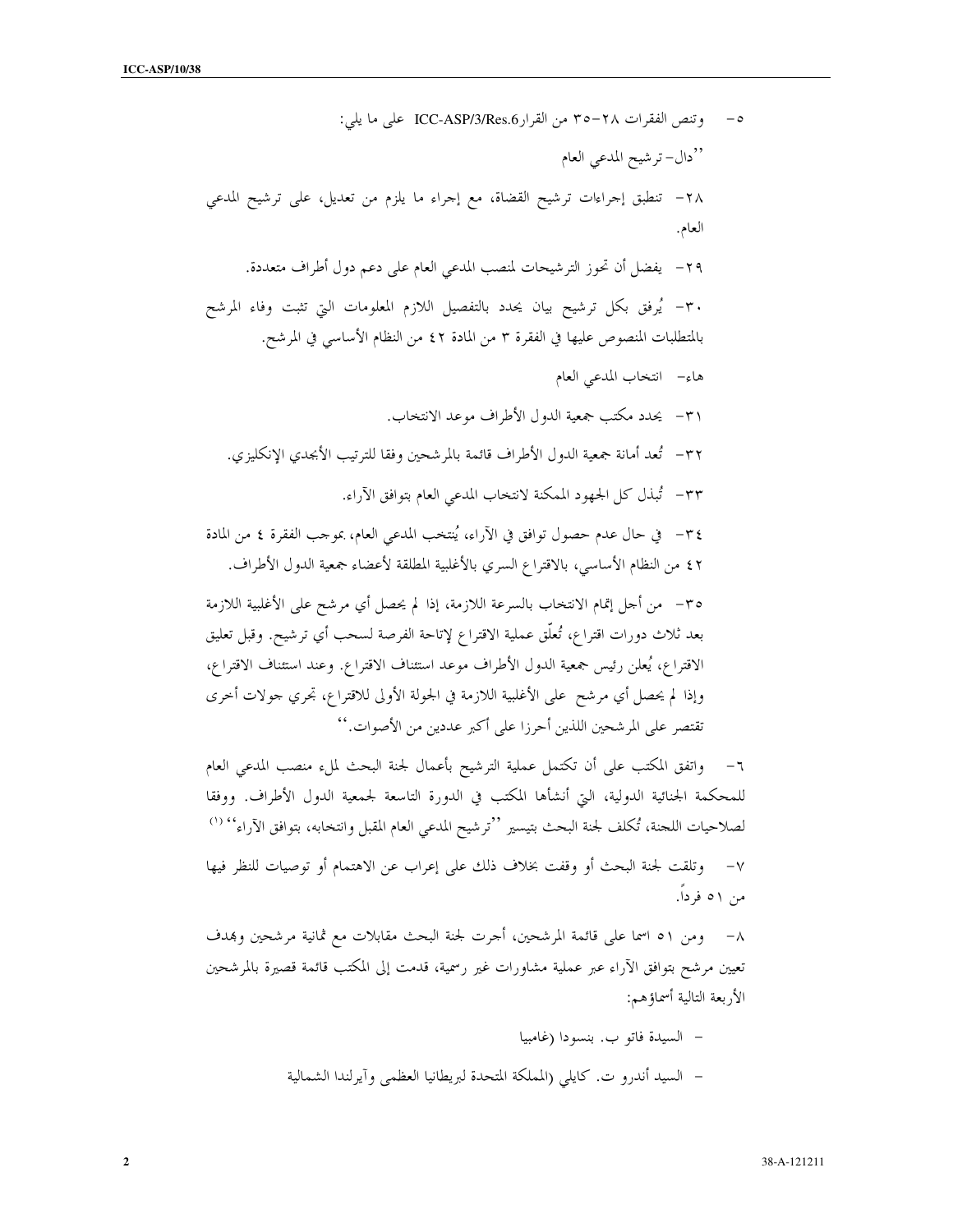– السيد محمد شاندي عثمان (جمهورية تترانيا المتحدة)؛

– السيد روبير بوتي (كندا)؛

٩– وجرت عملية مشاورات غير رسمية، انتهت في ٣٠ تشرين الثاني/نوفمبر ٢٠١١، واتضح أن ثمة رغبة قوية في انتخاب المدعى العام المقبل بتوافق الآراء، إن كان ذلك ممكنا، وأن الأكفأ هو من ينبغي انتخابه. وبالإضافة إلى ذلك، خلصت المشاورات إلى اتفاق عام يقضي بأن يكون المدعى العام المقبل من أفريقيا.

١٠- ثم ركزت المشاورات على المرشحين الأفريقيين المحتملين، السيدة فاتو ب. بنسودا (غامبيا) والسيد محمد شاندي عثمان (جمهورية تنزانيا المتحدة).

١١- وخلصت المشاورات التي حرت إلى اتفاق غير رسمي للدول الأطراف على أن تكون السيدة فاتو ب. بنسودا، من غامبيا، مرشحة توافق الآراء لكي تنظر جمعية الدول الأطراف في ترشيحها. ورشحت السيدة بنسودا من غامبيا بدعم من ٦٦ دولة طرفاً.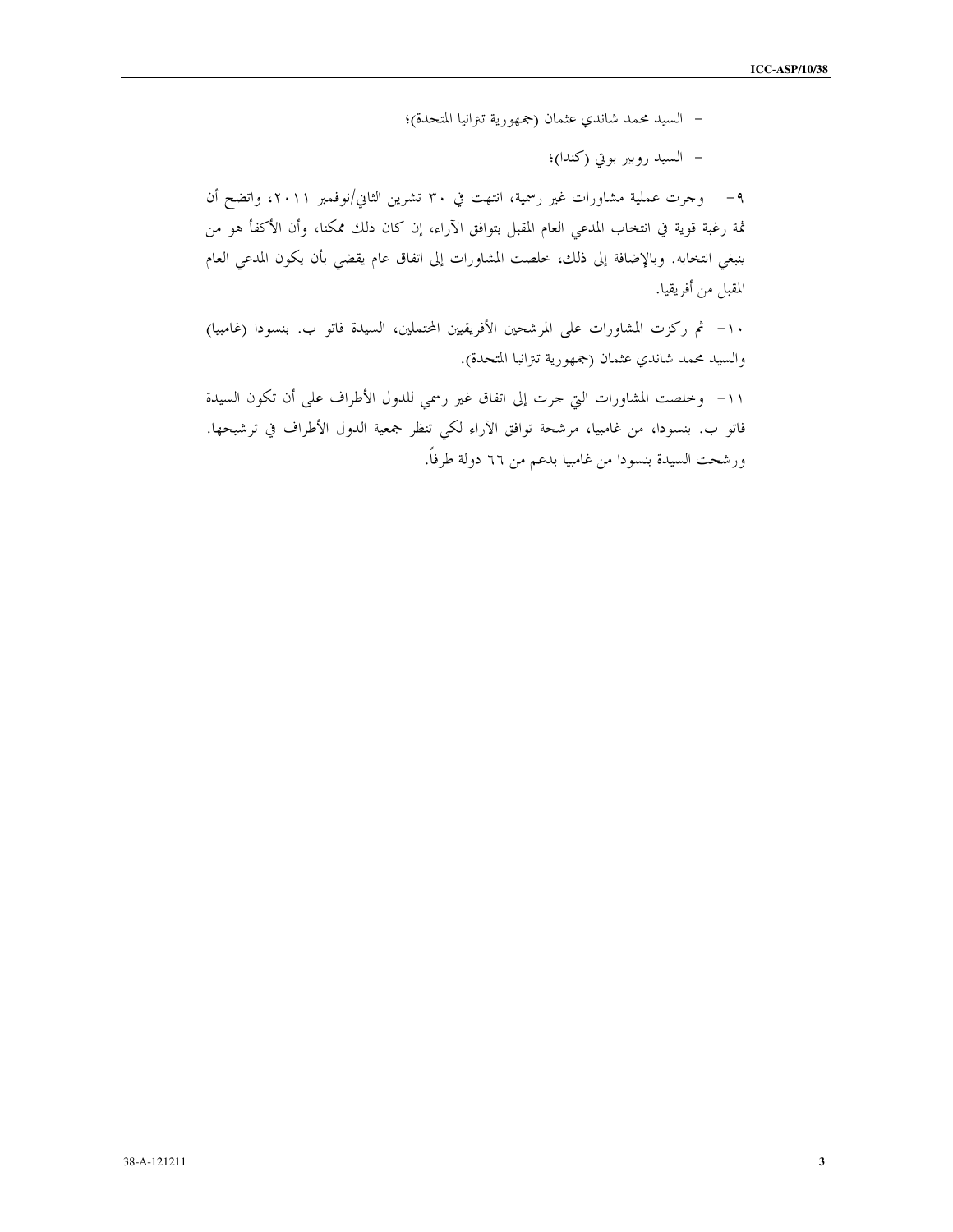المرفق

فاتو ب. بنسودا (غامبيا)

## [الأصل: بالإنكليزية]

## مذكرة شفوية

تمدي البعثة الدائمة لجمهورية غامبيا لدى الأمم المتحدة تحيالها إلى أمانة جمعية الدول الأطراف في نظام روما الأساسي للمحكمة الجنائية الدولية وتتشرف، بالإشارة إلى مذكرة الأمانة ICC-ASP/10/S/95، المؤرخة ٢٨ تشرين الثاني/نوفمبر ٢٠١١، وإلى القرارASP/3/Res.6 ICC-ASP/3 المعنون ''إجراء ترشيح وانتخاب القضاة والمدعى العام ونواب المدعى العام للمحكمة الجنائية الدولية''، الذي اعتمدته جمعية الدول الأطراف في ١٠ أيلول/سبتمبر ٢٠٠٤، إلى حانب الدول الأطراف التالية (انظر القائمة المرفقة) بأن ترشح السيدة فاتو ب. بنسودا، من غامبيا، لمنصب المدعى العام للمحكمة الجنائية الدولية، للانتخاب الذي سيجري في ١٢ كانون الأول/ديسمبر ٢٠١١ أثناء الدورة العاشرة لجمعية الدول الأطراف في نيويورك.

وقد استرشدت الدول الأطراف السالف ذكرها بالمادة ٤٢ من نظام روما الأساسي للمحكمة الجنائية الدولية. فالسيدة بنسودا على حلق عال. وهي ذات كفاءة كبيرة ورافعت بنجاح على مر السنين في قضايا جنائية معقدة. وتتقن السيدة بنسودا الإنكليزية ولها معرفة ممتازة للعمل باللغة الفرنسية. وفيما يلي نسخة من بيان سيرتما. وتعتقد الدول الأطراف المذكورة جازمة أن السيدة بنسودا ستكون مدعيا عاما جيدا نظرا إلى مؤهلالها الأكاديمية، ومهارالها المشهود بما في الادعاء العام وحبرتما الو جيهة

 $\left[\ldots\right]$ 

قائمة البلدان